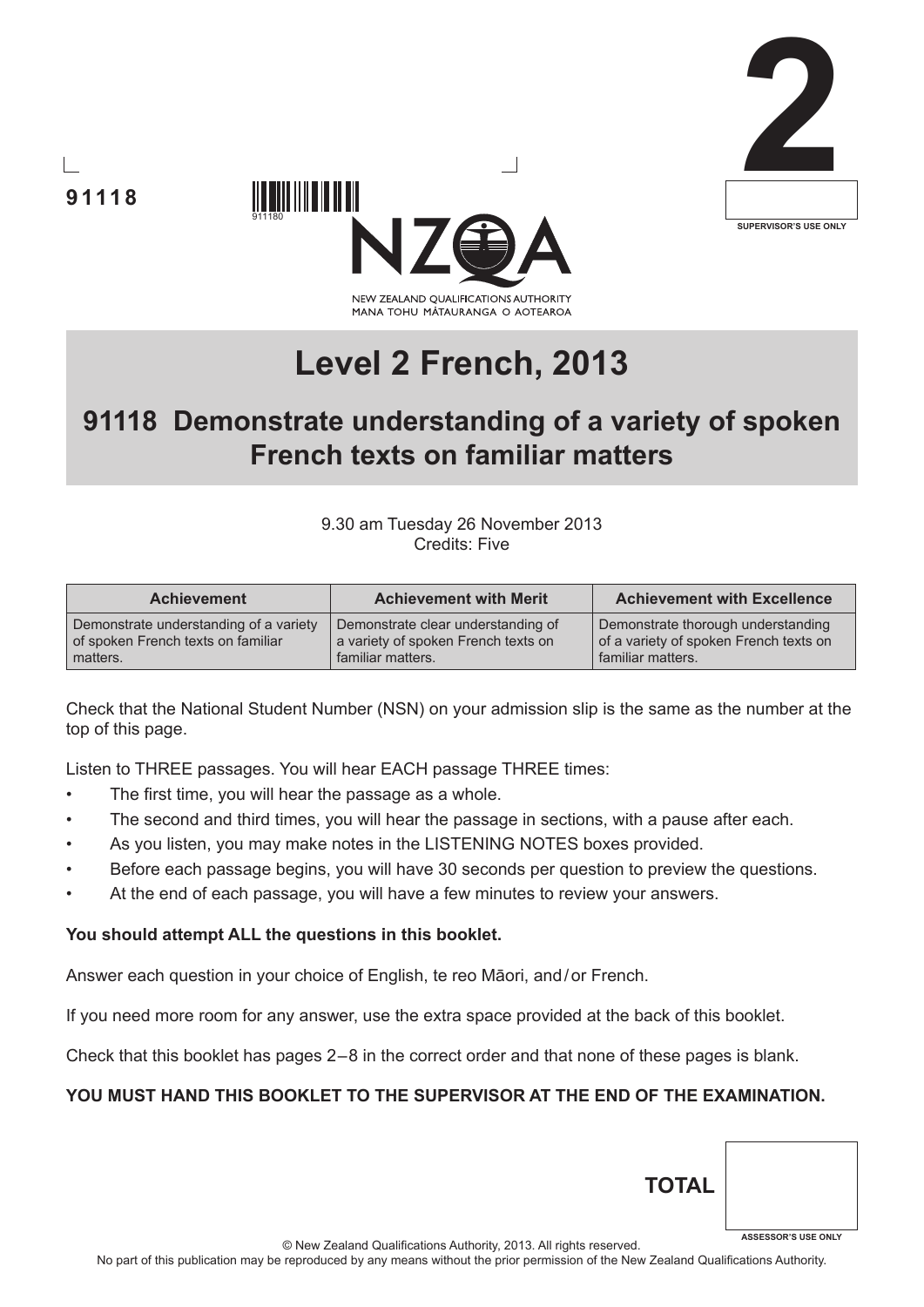# **FIRST PASSAGE: Les concierges**

Listen to this television news item about caretakers of buildings in France. Question One is based on this passage. You now have 30 seconds to read the question.

#### **Glossed Vocabulary**

concierge caretaker of a building Rémi a man's name

#### **QUESTION ONE**

Les chiffres suivants se réfèrent à quelles informations ? *What do the following numbers refer to?*

| $\frac{1000}{1000}$     |  |
|-------------------------|--|
|                         |  |
|                         |  |
|                         |  |
| $70\,$                  |  |
|                         |  |
|                         |  |
|                         |  |
| 35                      |  |
|                         |  |
|                         |  |
|                         |  |
| $\overline{\mathbf{4}}$ |  |
|                         |  |
|                         |  |
|                         |  |
|                         |  |
| 17                      |  |
|                         |  |
|                         |  |
|                         |  |
| $\overline{20}$         |  |
|                         |  |
|                         |  |
|                         |  |
| $\overline{5}$          |  |
|                         |  |
|                         |  |
|                         |  |
| $\overline{\bf 8}$      |  |
|                         |  |
|                         |  |
|                         |  |
| 6                       |  |
|                         |  |
|                         |  |
|                         |  |
| $\mathfrak{S}$          |  |
|                         |  |
|                         |  |
|                         |  |

**ASSESSOR'S USE ONLY**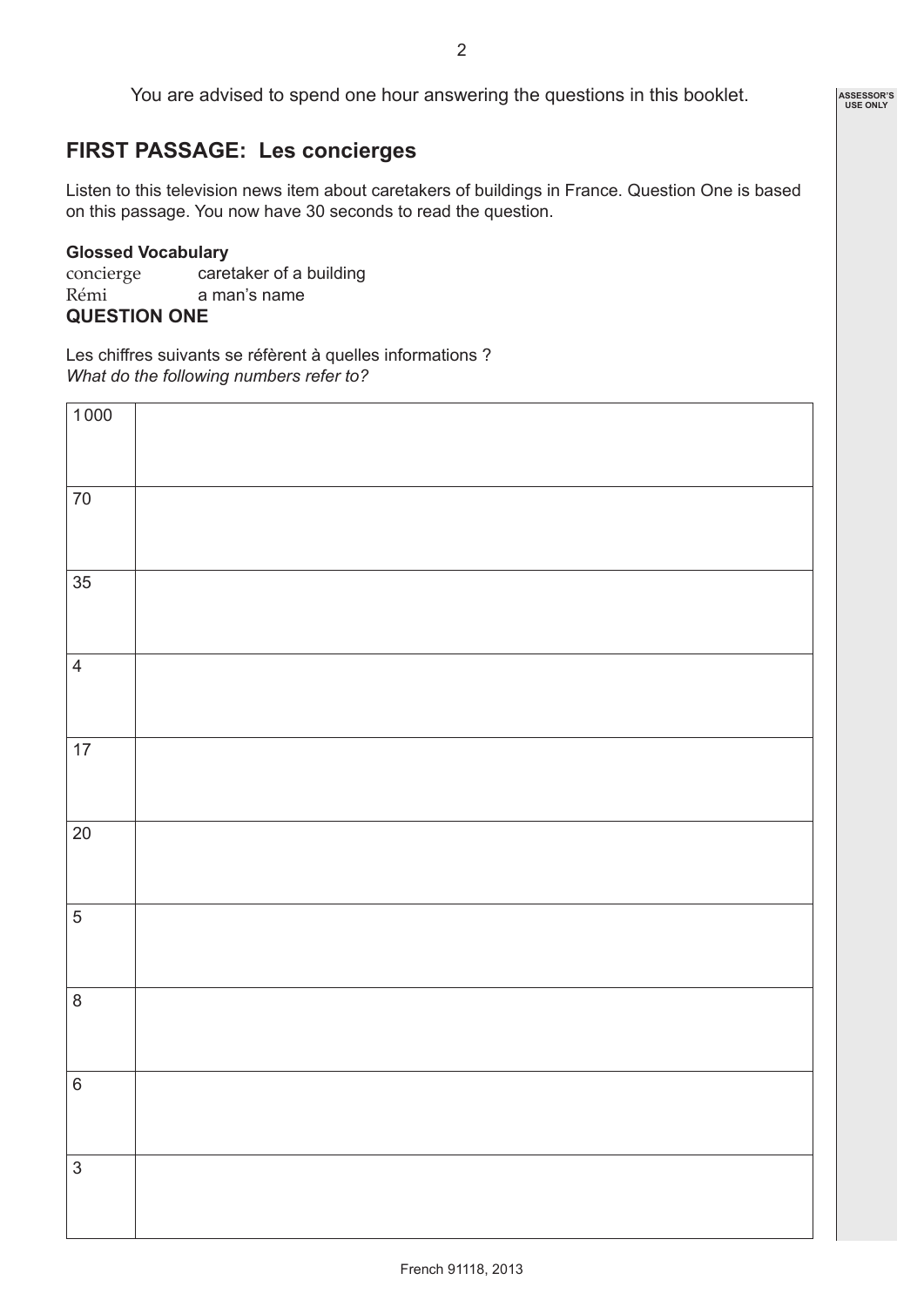| Quel âge avait Remi quand il est venu en France ?<br>How old was Remi when he came to France?                                                           |                    |                  |                                          |  |
|---------------------------------------------------------------------------------------------------------------------------------------------------------|--------------------|------------------|------------------------------------------|--|
| À votre avis, est-ce qu'être concierge est un bon métier ?<br>In your opinion, is being a caretaker a good job?                                         |                    |                  |                                          |  |
|                                                                                                                                                         | Oui.<br><b>Yes</b> | <b>Non</b><br>No | (Choisissez une réponse)<br>(Circle one) |  |
| Donnez DEUX raisons pour votre réponse, étayées d'informations à partir du texte.<br>Give TWO reasons for your answer, using information from the text. |                    |                  |                                          |  |
| Première raison / First reason                                                                                                                          |                    |                  |                                          |  |
|                                                                                                                                                         |                    |                  |                                          |  |
| Deuxième raison / Second reason                                                                                                                         |                    |                  |                                          |  |
|                                                                                                                                                         |                    |                  |                                          |  |
| <b>LISTENING NOTES</b>                                                                                                                                  |                    |                  |                                          |  |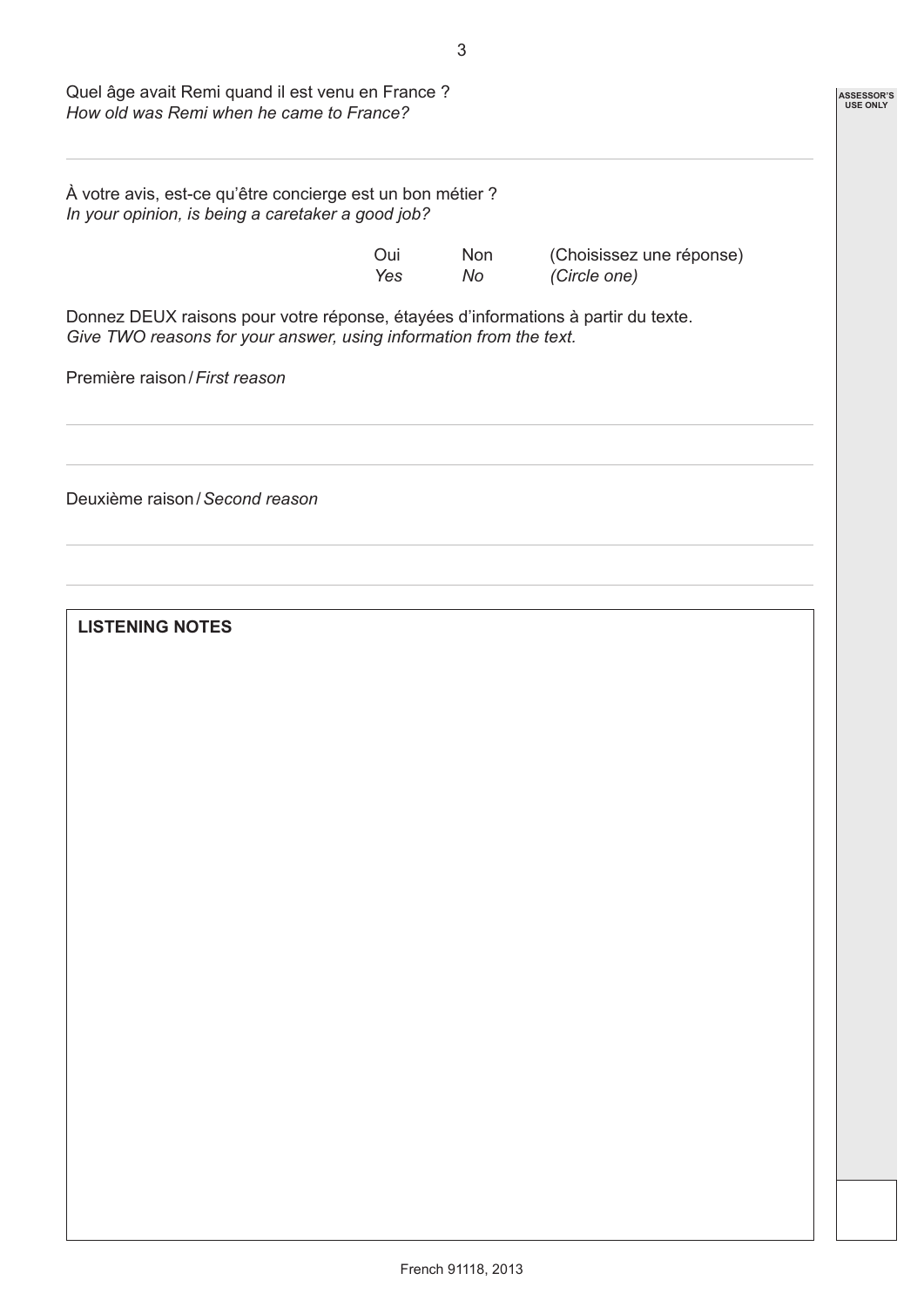### **SECOND PASSAGE: L'île de Pitcairn**

Listen to this radio broadcast about Pitcairn Island. Question Two is based on this passage. You now have 30 seconds to read the question.

#### **QUESTION TWO**

Complétez la constatation suivante:

J'aimerais être professeur sur l'île de Pitcairn pour les TROIS raisons suivantes. *Complete the following statement:*

*I would love to be a teacher on Pitcairn Island for the following THREE reasons:*

Première raison/*First reason*

Deuxième raison/*Second reason*

Troisième raison/*Third reason*

Quels sont les liens entre l'île de Pitcairn et Tahiti ? *What are the connections between Pitcairn Island and Tahiti?*

**LISTENING NOTES**

**ASSESSOR'S USE ONLY**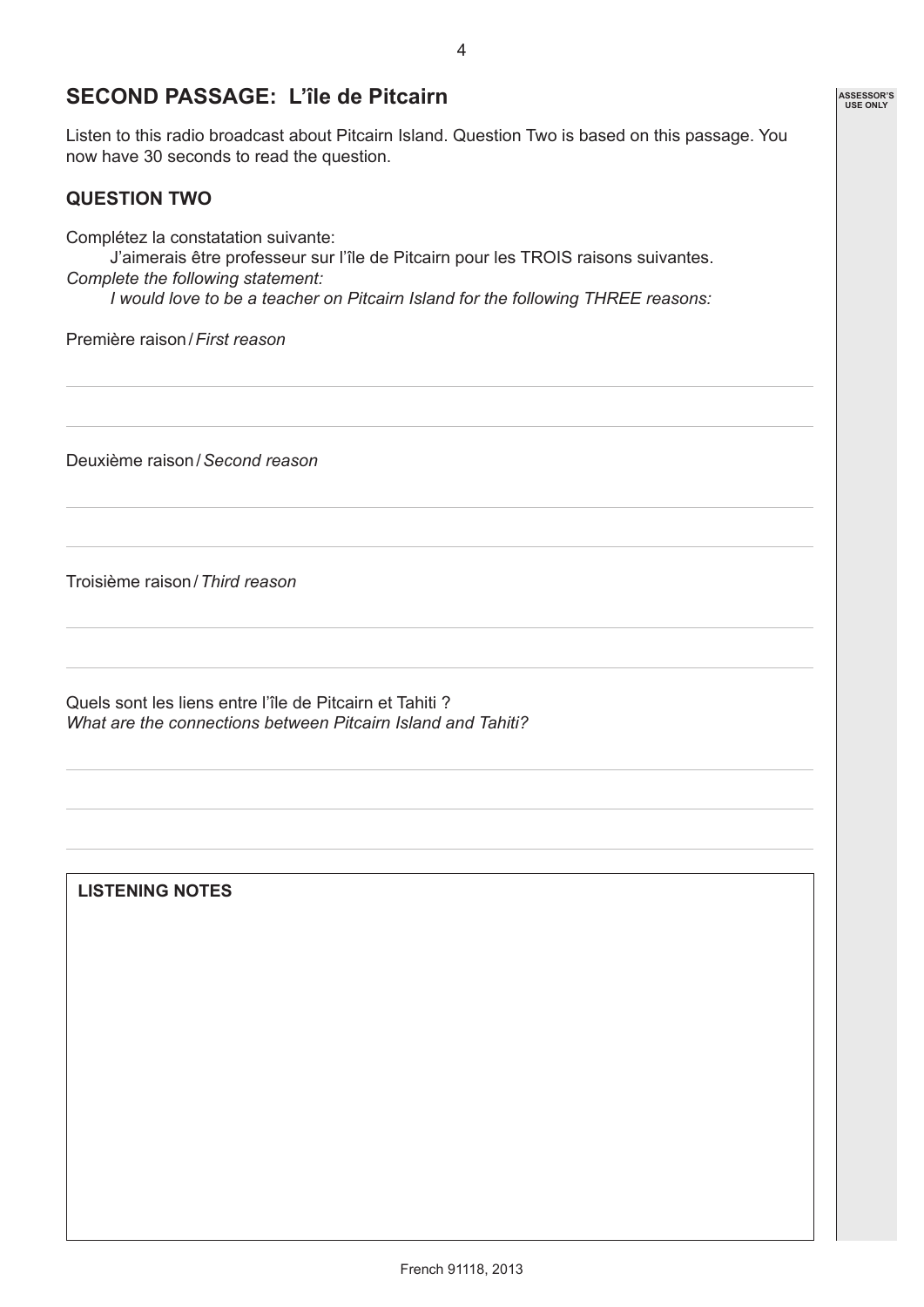| Complétez la constatation suivante :<br>Je sais que Pitcairn est très isolé à cause des TROIS faits suivants :<br>Complete the following statement:<br>I know that Pitcairn is very isolated because of the following THREE facts: |  |  |  |  |
|------------------------------------------------------------------------------------------------------------------------------------------------------------------------------------------------------------------------------------|--|--|--|--|
| Premier fait / First fact                                                                                                                                                                                                          |  |  |  |  |
|                                                                                                                                                                                                                                    |  |  |  |  |
|                                                                                                                                                                                                                                    |  |  |  |  |
| Deuxième fait / Second fact                                                                                                                                                                                                        |  |  |  |  |
|                                                                                                                                                                                                                                    |  |  |  |  |
|                                                                                                                                                                                                                                    |  |  |  |  |
| Troisième fait / Third fact                                                                                                                                                                                                        |  |  |  |  |
|                                                                                                                                                                                                                                    |  |  |  |  |
|                                                                                                                                                                                                                                    |  |  |  |  |
| <b>LISTENING NOTES</b>                                                                                                                                                                                                             |  |  |  |  |
|                                                                                                                                                                                                                                    |  |  |  |  |
|                                                                                                                                                                                                                                    |  |  |  |  |
|                                                                                                                                                                                                                                    |  |  |  |  |
|                                                                                                                                                                                                                                    |  |  |  |  |
|                                                                                                                                                                                                                                    |  |  |  |  |
|                                                                                                                                                                                                                                    |  |  |  |  |
|                                                                                                                                                                                                                                    |  |  |  |  |
|                                                                                                                                                                                                                                    |  |  |  |  |
|                                                                                                                                                                                                                                    |  |  |  |  |
|                                                                                                                                                                                                                                    |  |  |  |  |
|                                                                                                                                                                                                                                    |  |  |  |  |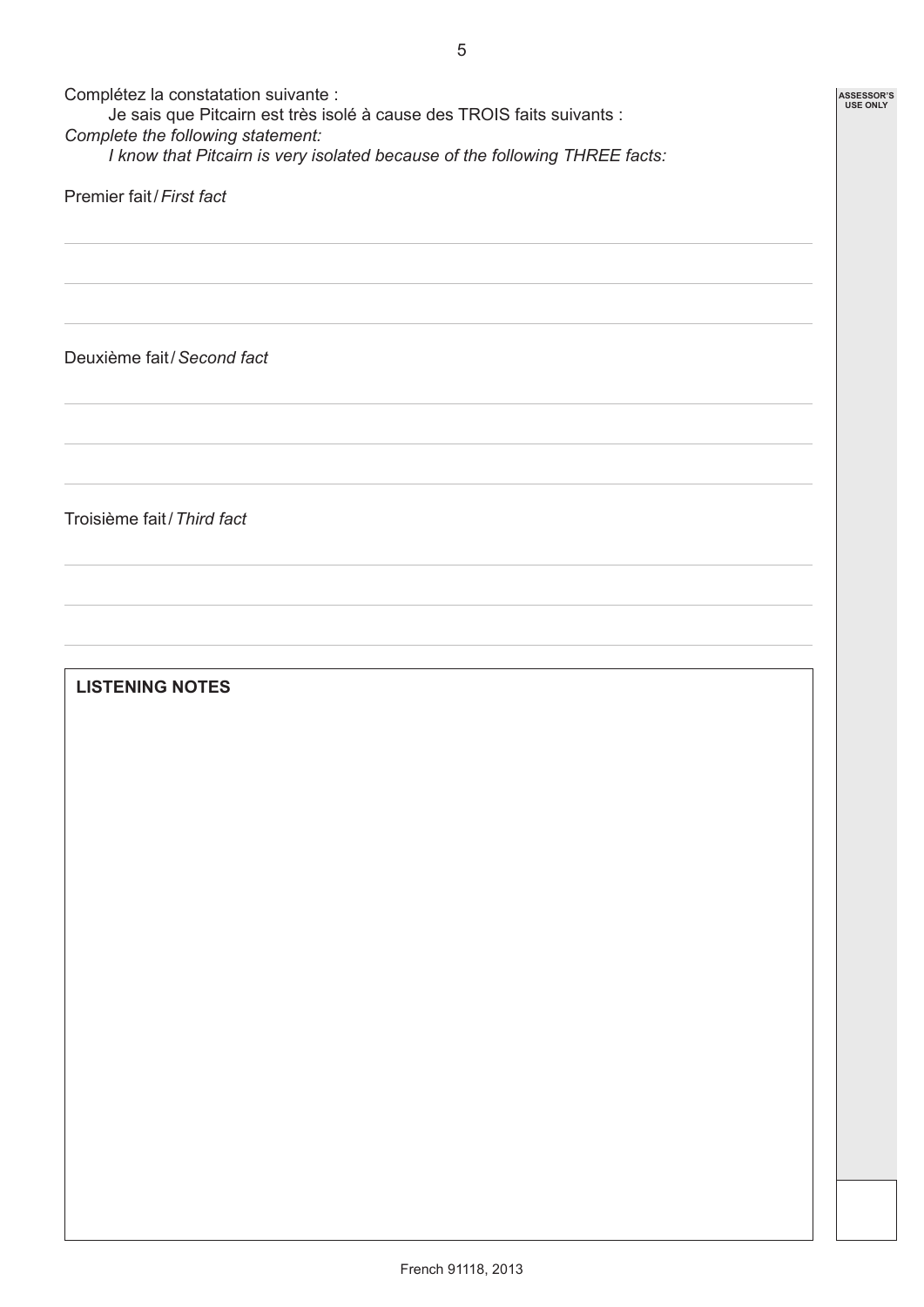## **THIRD PASSAGE: Une année à Montpellier**

Listen to this podcast from a New Zealand girl, Rose, who is studying for a year at the University of Montpellier. Question Three and Question Four are based on this passage. You now have one minute to read the questions.

#### **QUESTION THREE**

Use Section (a), Section (b), and Section (c) to answer this question.

En vous référant au texte, expliquez pourquoi Rose a écrit la phrase :

« La vie étudiante est merveilleuse à Montpellier. » *With reference to the text, explain why Rose has written the sentence: "Student life is marvellous in Montpellier."*

Décrivez DEUX problèmes que Rose a connus en France et expliquez comment elle les a résolus. *Describe TWO problems Rose encountered in France and explain how she solved them.*

Premier problème / *First problem*

Deuxième problème / *Second problem*

**LISTENING NOTES**

**ASSESSOR'S USE ONLY**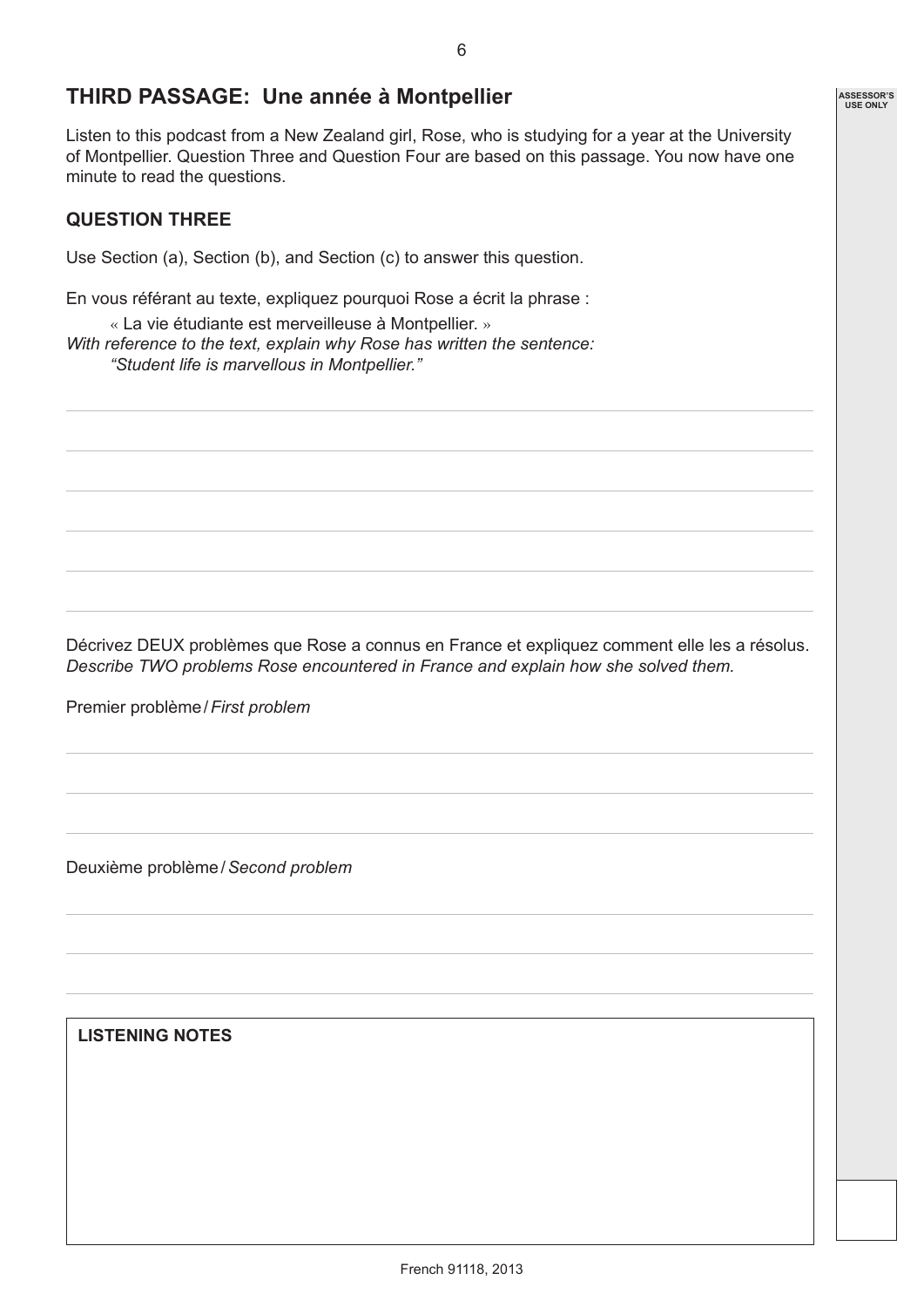**ASSESSOR'S USE ONLY**

#### **QUESTION FOUR**

Use Section (d) and Section (e) to answer this question.

Comment l'attitude de Rose envers les examens a-t-elle changé pendant son séjour en France ? *How has Rose's attitude to examinations changed during her stay in France?*

Quelles sont les TROIS choses que Rose se rappellera le plus à propos de son année en France ? *What THREE things will Rose remember most about her year in France?*

Première chose / *First thing:*

Deuxième chose / *Second thing:*

Troisième chose / *Third thing:*

**LISTENING NOTES**